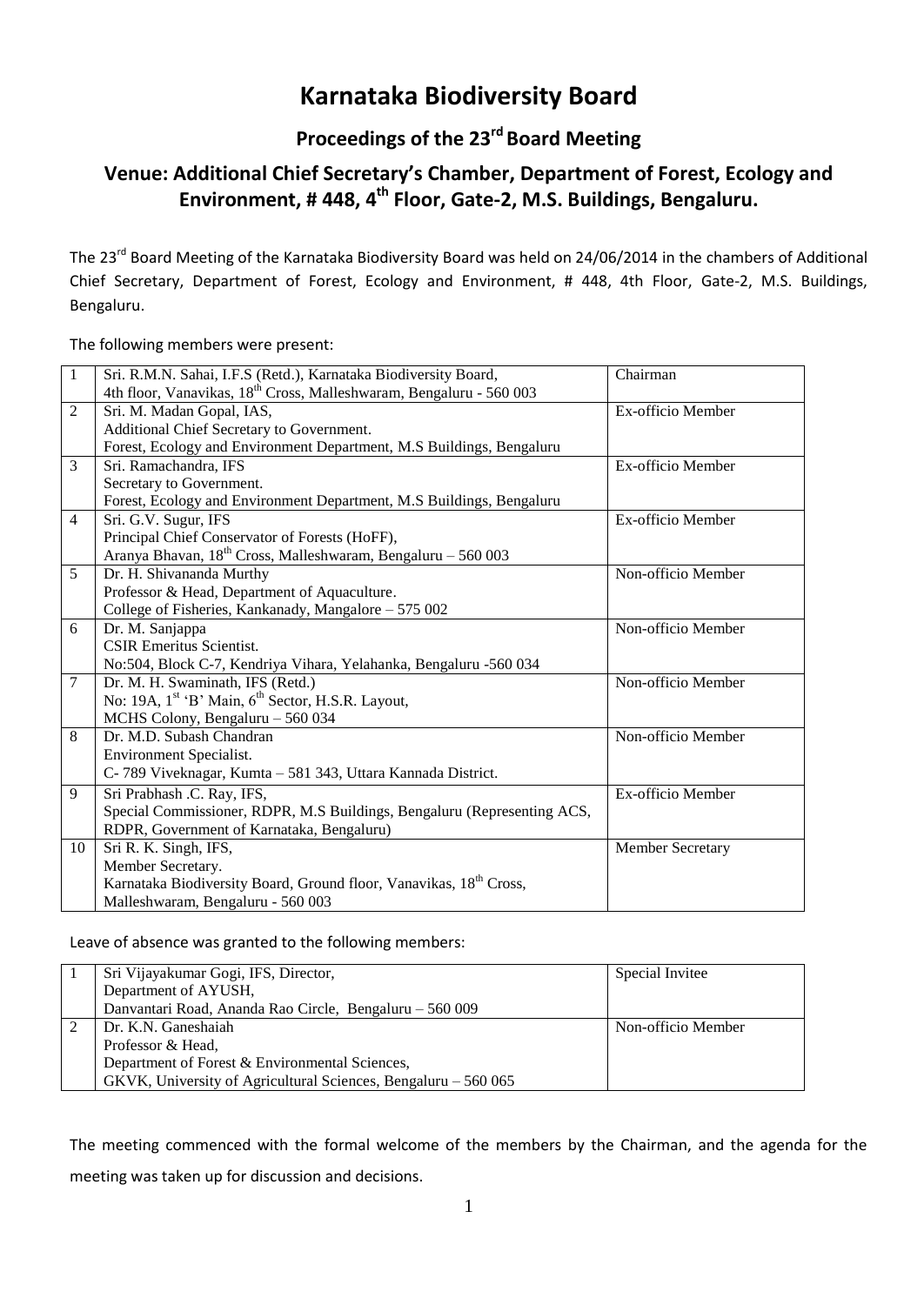#### **1. Reading and recording of 22nd Board Meeting**

The proceedings of the 22nd Board Meeting held on 22/04/2014 were communicated to all the members. As there were no comments from the members, the proceeding was adopted.

#### **2. Action taken on 22nd Board Meeting Proceedings.**

Action taken on proceedings of  $22^{nd}$  Board Meeting was noted by the Board.

#### **3. Issues related to Access and Benefit Sharing:**

#### I. On scope and coverage of Biodiversity Act:

Initiating the discussion, the Chairman drew the attention of the Board to annexure-III of the agenda notes which is a copy of the opinion on the subject from the legal advisor. The Chairman informed that in the previous Board meeting, it was decided that to start with only three industries, namely (I) Ayurvedic Pharmaceuticals (II) Nutraceuticals and (III) Cosmetics, should be addressed for obtaining Form-I and taking action as per law. The legal advisor is of the opinion that the Board has no powers to initially pick up only some industries as against all covered by Section 7 of the Biological diversity Act. Detailed deliberations took place on the subject. The members felt that the Board is not leaving aside any industry. However, given the constraints, the Board wants to pick up some important industries to begin with while others can be covered in a phased manner, taking learnings from enforcement on the three aforesaid industries. In view of this, the Board resolved that the decision taken in the 22<sup>nd</sup> Board meeting holds good and requires no modification.

#### II. On incomplete reporting in Form-I:

In pursuance of the decision taken in the  $22^{nd}$  Board meeting regarding incomplete reporting in form-I by the industries, the Member Secretary, Karnataka Biodiversity Board (KBB) along with two Board members had taken a meeting with the stakeholders and informed them about the provisions of the Act. The representatives of the Pharmaceutical industries pointed out that they obtain raw materials from suppliers and hence they can furnish the names of the suppliers but the exact location of the resource is not available with them and hence cannot be furnished. They also pointed out that the Department of AYUSH is procuring raw material worth about 3 crores and they being the Government agency should be asked to furnish the source of the raw materials. The Board deliberated on the subject and felt that the industries have genuine difficulties in furnishing the information and hence they may be asked to disclose the name and address of the suppliers from whom they are procuring the raw materials. The Karnataka Biodiversity Board should go to next level and ask the raw materials suppliers to disclose the location from where they are sourcing the materials. Further discussions took place on the subject and the members pointed out that the data of raw material collection by the LAMP Societies and resource map prepared by the Village Forest Committees (VFC) maybe used to build up database on availability of resource and a status of harvesting. This could also help in cross checking the information furnished by the suppliers of the raw materials.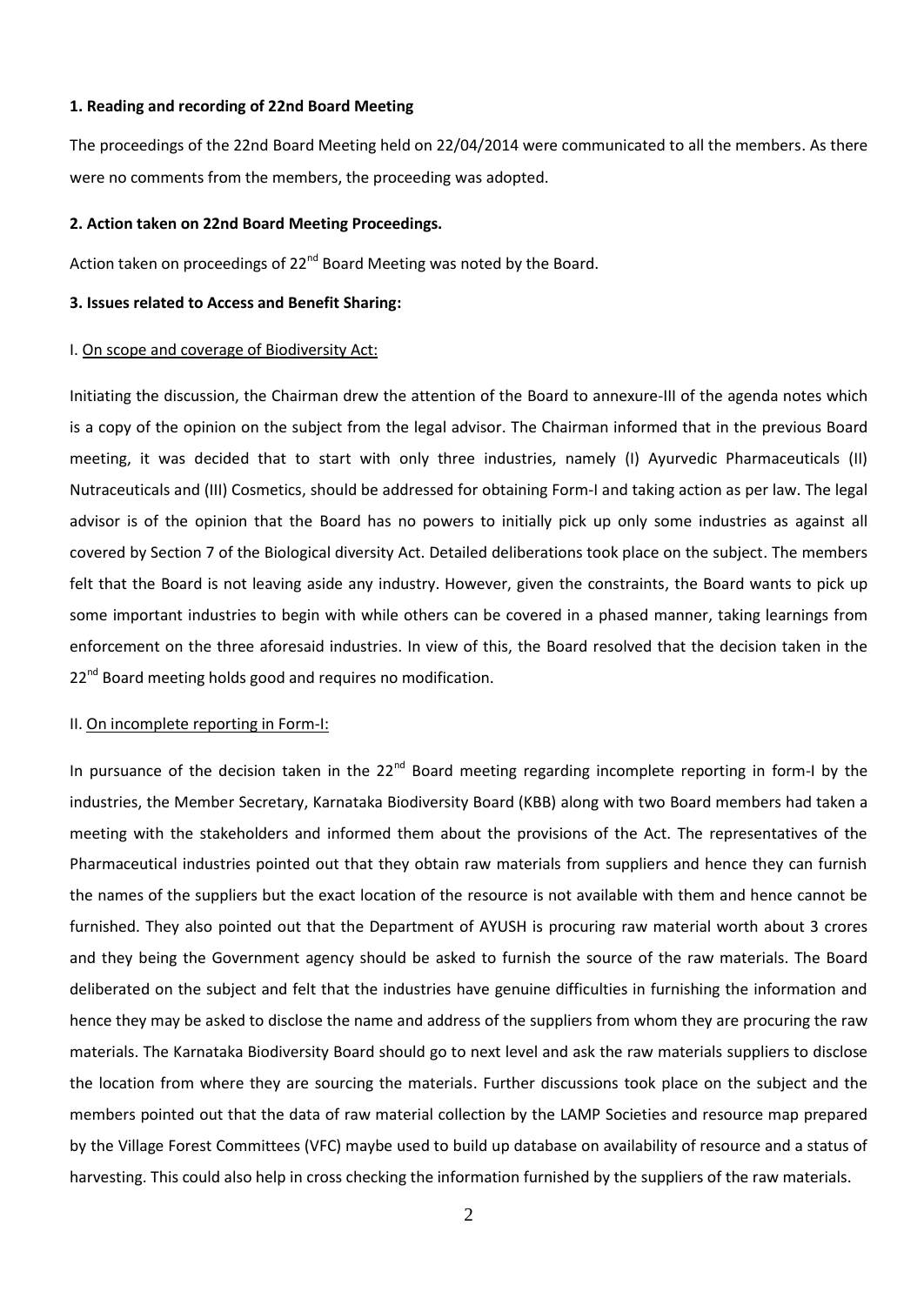The Board also felt it appropriate to issue an advisory to the Department of 'AYUSH' to include a 'resource disclosure' clause in their tender document for procuring medicinal plants by which the supplier could be bound by the agreement to disclose the location of the raw material procurement.

The PCCF (HoFF) stated that it would be extremely useful if Karnataka Biodiversity Board takes up a study on availability and harvesting status of various forest raw materials under use in Karnataka forests as it has been done in Madhya Pradesh where studies have been carried out up to forest beat level. He assured that he would support any such study taken up through an appropriate agency and would be ready to spend any amount of money on the same. This was appreciated by the Board members and the Members Secretary, KBB was authorized to take up further action in this regard in consultation with Karnataka State Medicinal Plants Authority (KaMPA) and Karnataka Forest Department (KFD).

#### **4. Reconstitution of Expert Committee on Agro Biodiversity:**

After detailed deliberations the Board reconstituted the expert committee on Agro Biodiversity as follows:

- 1. Director, Department of Agriculture, Seshadri Road, Bangalore
- 2. Director, Department of Horticulture, Lalbagh, Bangalore
- 3. Dr. D.M. Das, Director, Department of Animal Husbandry, 5<sup>th</sup> floor, Vishweshwaraiah Mini Towers, Bangalore – 560 001.
- 4. Dr. S. Gangaprasad, Associate Professor, Genetics and Plant Breeding, College of Agriculture, Shimoga.
- 5. Dr. S.C. Chandrashekar, Plant Pathologist (Rtd.), University of Agricultural Sciences, GKVK, Bangalore.
- 6. Dr. R.G. Gollar, Joint Director of Agriculture (Rtd.), #55, Prakruth, 4<sup>th</sup> Cross, Gokulnagar, Doddakallasandra, Kanakapura main road, Bangalore – 560 062
- 7. Dr. Gangadhar Gowda, Fisheries College, Mangalore.
- 8. Deputy Director, Agriculture, Karnataka Biodiversity Board Member Convenor.

#### **5. Draft guidelines on Access and benefit sharing:**

After some deliberations, the Board felt that the draft guidelines on Access and Benefit Sharing received from the NBA may be circulated to the Board members on file for obtaining their comments. After the comments of all members are received, the same may be compiled and sent to NBA for further action.

#### **6. UNEP-GEF-MoEF ABS project:**

The Board perused the note on the project (Annexure-VIII of agenda notes) and was happy to note that the Ministry of Environment and Forests has also associated Karnataka as partners of the project and approved the same.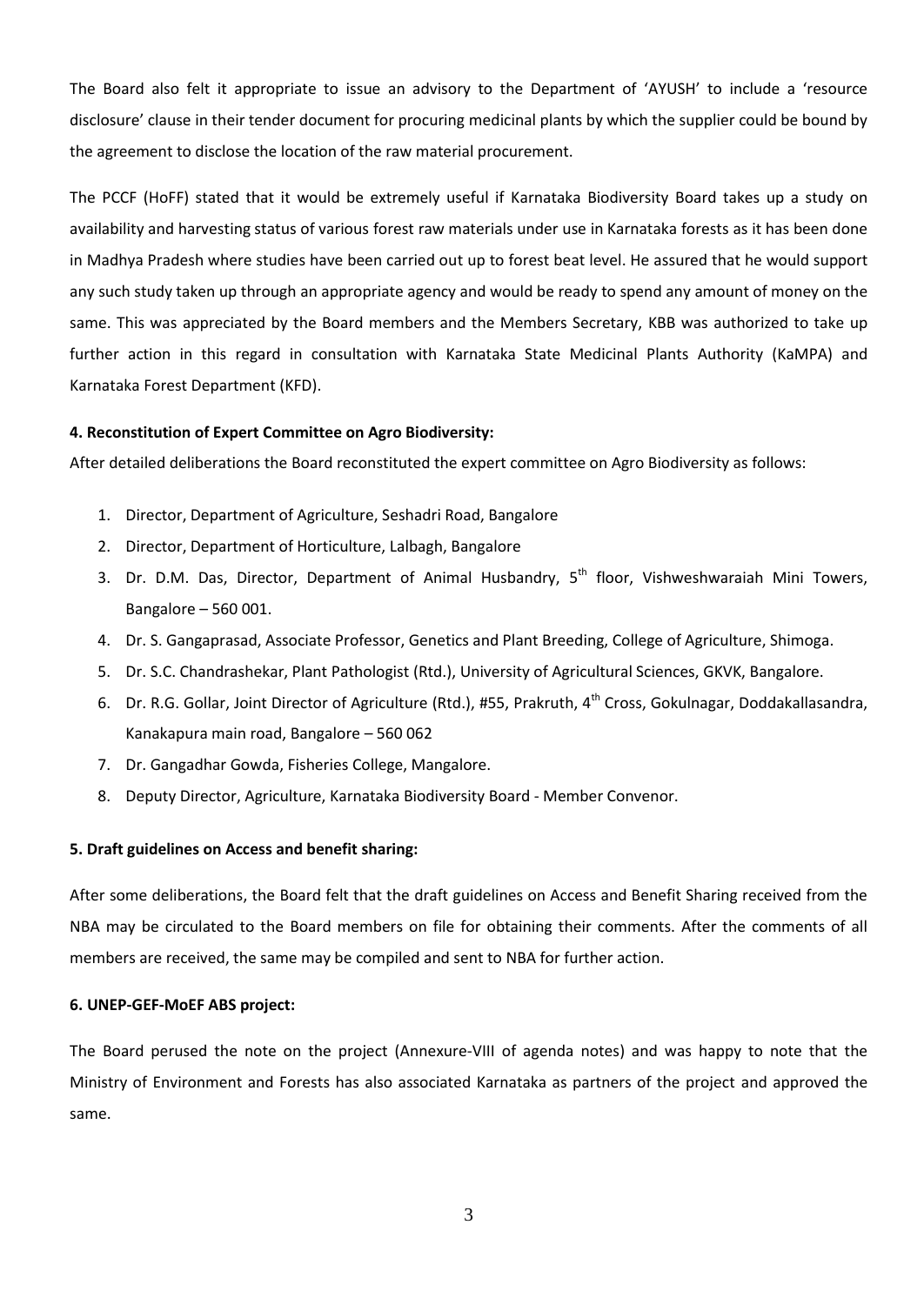### **7. Biodiversity award:**

After detailed deliberations the Board constituted a sub-committee consisting of the following Board members:

- (I) Dr. M.H. Swaminath
- (II) Dr. M.D. Subash Chandran
- (III) Dr. Sanjappa
- (IV) Member Secretary, KBB Convenor.
- (i) The sub-committee will review and reduce the number of award categories from six to four (the general category was deleted by the Board)
- (ii) The sub-committee will formulate the eligibility criteria for applying/sending the nominations for the award.
- (iii) On receipt of the applications/nomination, the sub-committee will screen the applications and select suitable candidates for the award. While recommending the candidates for award, they will ensure that at least one award goes to each revenue division jurisdiction.

## **8. Concept note from Dr. M. H. Swaminath, Board member.**

The Board perused the concept note received from Dr. M.H. Swaminath, Board member. After deliberation it was resolved that the following three topics of the concept note should be taken up for study:

- 1. Conservation and restoration of endangered and endemic species.
- 2. Developing a Karnataka Biodiversity System (GIS & MIS System).
- 3. Studies on unique vegetation and Biodiversity hotspots in Karnataka.

The Member Secretary, KBB was authorized to draw Terms of Reference (ToR) in consultation with Experts and to call 'Expression of Interest' for taking up of the study from the competent organizations. The studies can be awarded to suitable companies after thorough screening of the proposals.

## **9. Any other subject with the permission of the chair.**

(I) Establishing a Biodiversity Park in Karnataka - The Additional Chief Secretary, (E&E) informed that Dr. Kasturirangan has requested for a suitable piece of land for setting up a Biodiversity Park in Karnataka on the lines of Yamuna Biodiversity Park set up by Dr. C.R. Babu in Delhi. After deliberations, the Board requested the PCCF & HoFF to identify a suitable piece of land and inform to the Government under intimation to Karnataka Biodiversity Board.

(II) Draft report on Chamarajanagar District Biodiversity Action Plan - During 21st Board meeting, it was resolved that one model District Action Plant on Biodiversity for Chamarajanagar district may be prepared Jointly by Dr.